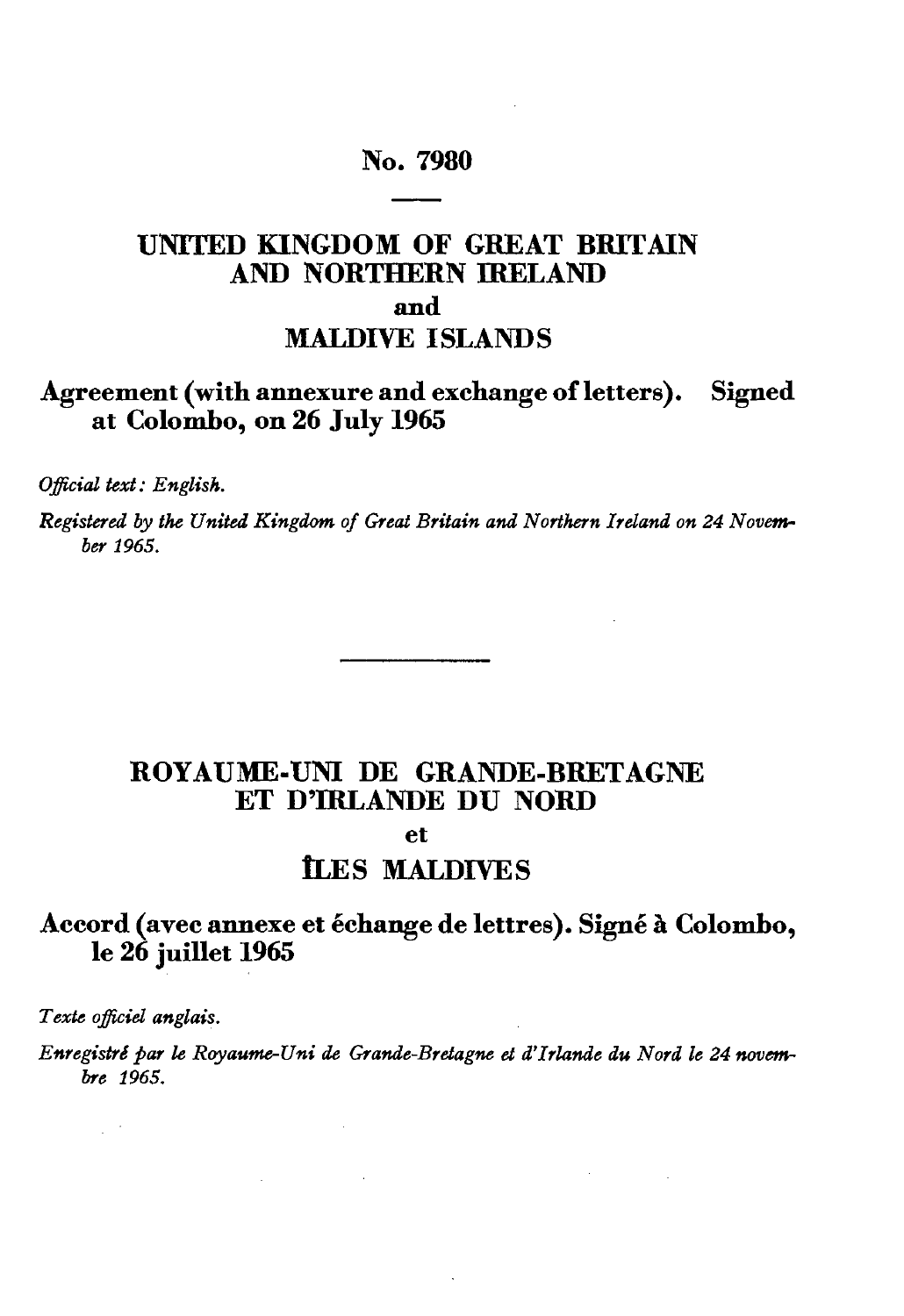No. 7980. AGREEMENT<sup>1</sup> BETWEEN HER MAJESTY'S GOV-<br>ERNMENT IN THE UNITED KINGDOM OF GREAT THE UNITED KINGDOM BRITAIN AND NORTHERN IRELAND AND THE GOV ERNMENT OF THE MALDIVE ISLANDS. SIGNED AT COLOMBO, ON 26 JULY 1965

Her Majesty's Government in the United Kingdom of Great Britain and Northern Ireland and the Government of the Maldive Islands ;

Desiring to consolidate the friendship and close association between their two countries and desiring for this purpose to revise the Agreement concluded between them on 14th February 1960,<sup>2</sup> agree as follows:

### *Article 1*

The provisions of the aforesaid Agreement of 1960 shall cease to have effect and they shall be replaced by the provisions of this present Agreement.

### *Article 2*

The United Kingdom Government confirm their recognition of the State of the Maldive Islands as a composite sovereign and fully independent State possessing all rights to have direct relations politically and otherwise with all countries and international organisations.

## *Article 3*

The Maldivian Government confirm the grant made by them to the United Kingdom Government by the Agreement of 14th February 1960, 2 of the unrestricted and exclusive use of the whole area of the island of Gan in Addu Atoll and a demar cated area of 110 acres on the island of Hithadoo (Maamendu) of the same atoll, until the 15th day of December 1986 as a free gift. The said areas are hereafter referred to as "the Agreed Areas".

The Maldivian Government undertake that during the period until 15th December 1986 they will not permit the entry into or use of the territory, territorial waters or air space of the Maldive Islands for any purpose by any of the armed forces of any other State or the establishment by any other State of rights or facilities of a military character, unless the United Kingdom Government has consented thereto. This

<sup>1</sup> Came into force on 26 July 1965, in accordance with article 6. 1 United Kingdom, Cmnd. 948.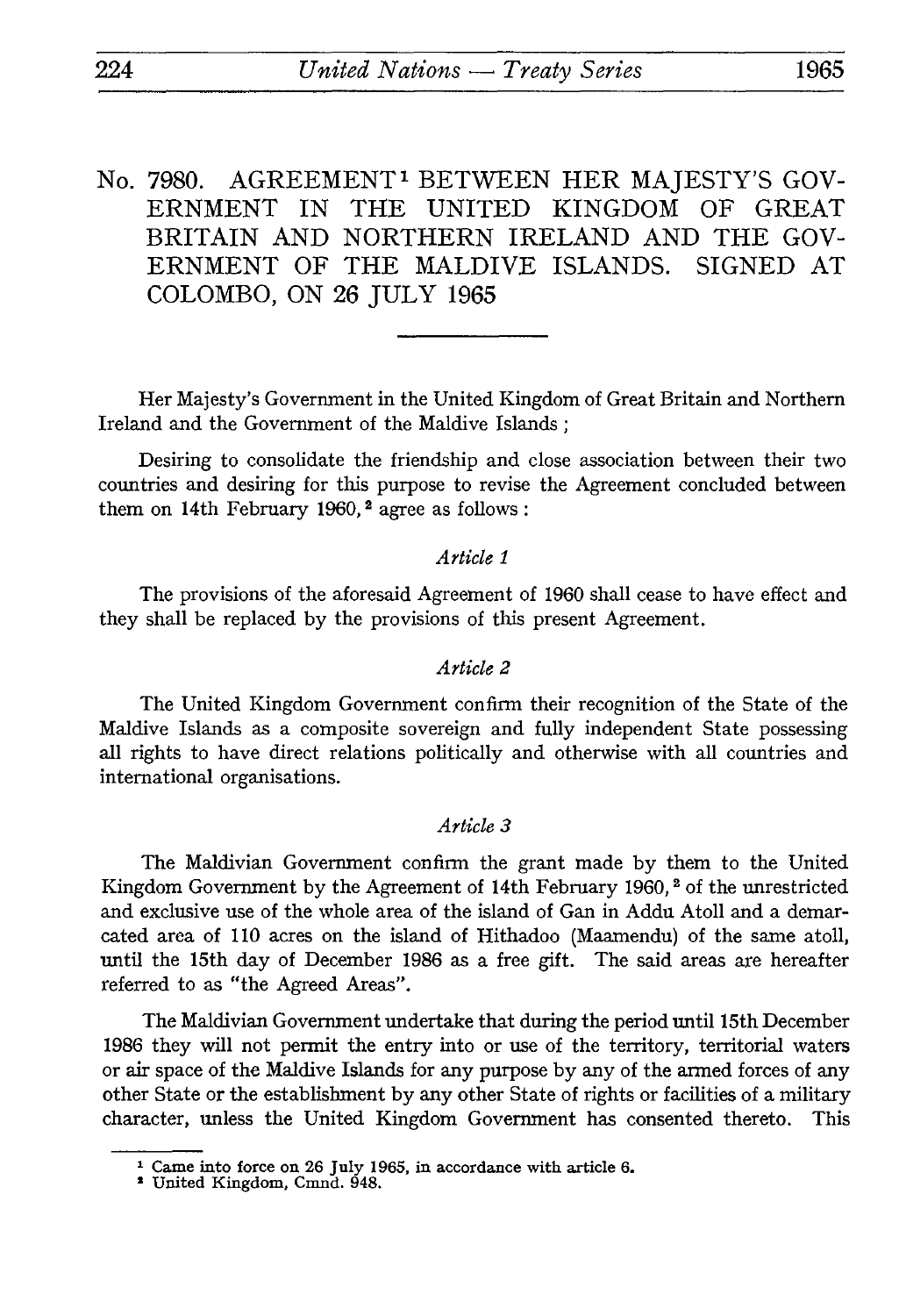undertaking shall not apply to courtesy visits by aircraft and by vessels of war in accordance with normal international practice.

The United Kingdom Government may establish, operate and maintain an Airfield on Gan Island, and a Radio Station on Hithadoo Island, and shall have unrestricted access by sea and air to the Agreed Areas, and the unrestricted use of the lagoon of Addu Atoll and the territorial waters adjacent to the Agreed Areas for Her Majesty's ships as may be required. The United Kingdom Government may further utilise the lagoon of Addu Atoll and the territorial waters adjacent to the Agreed Areas for recreational purposes for the British Forces and for the mainte nance of such facilities as are specified and agreed in this Agreement and Annexure.

Until the 15th day of December, 1986, the United Kingdom Government may maintain within the Agreed Areas such Armed Forces as they may think fit for the exercise and use of the rights and facilities accorded to them under this Agreement. Nothing herein or hereafter contained in this Agreement shall impair the Sovereign Status of the Agreed Areas as part of the State of the Maldive Islands.

## *Article 4*

The United Kingdom Government undertake to utilise the facilities granted to them by the Maldivian Government in the Agreed Areas only for Commonwealth defence.

## *Article 5*

The Annexure which contains provisions relating to the implementation and interpretation of this Agreement shall form part of this Agreement.

## *Article 6*

This Agreement shall come into force on the Twenty-sixth day of July 1965, from which date all previous agreements and understandings shall cease to be effective.

IN WITNESS WHEREOF the undersigned, being duly authorised by their respective Governments, have signed this Agreement.

DONE in duplicate at Colombo this Twenty-sixth day of July 1965 in the English language.

> For Her Majesty's Government in the United Kingdom of Great Britain and Northern Ireland :

## Michael WALKER

For the Government of the Maldive Islands :

## Ibrahim NASIR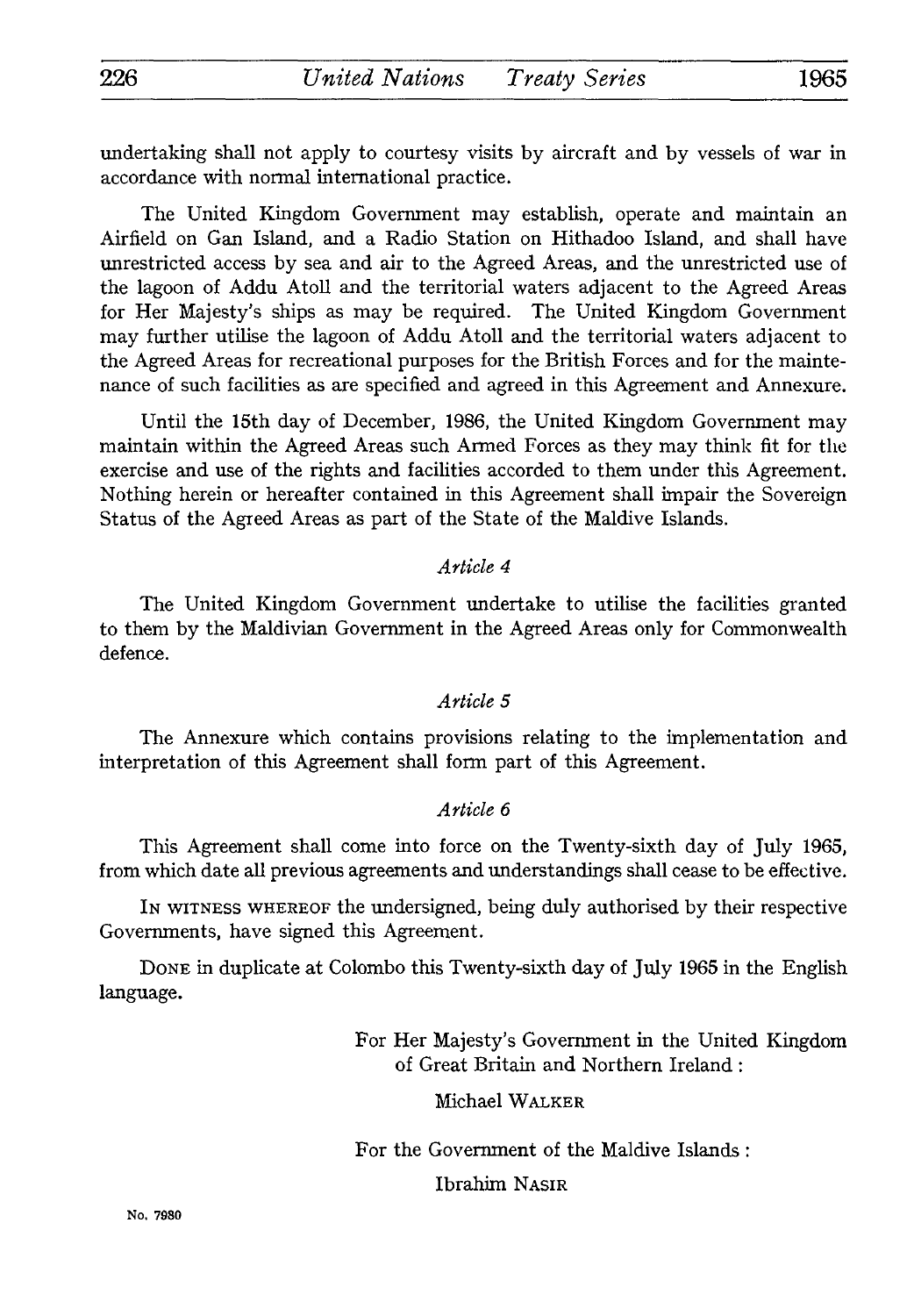#### ANNEXURE

#### CLAUSE A

During the period until the 15th day of December 1986 the Maldivian Government will, if the United Kingdom Government so request, receive a Representative of the United Kingdom Government.

#### CLAUSE B

For the purpose of the exercise of the rights of the United Kingdom Government under this Agreement the Maldivian Government will afford all reasonable assistance.

#### CLAUSE C

The United Kingdom Government shall have the right to lay and maintain submarine cables between Gan Island and the Radio Station on Hithadoo Island in the intervening and adjacent waters.

#### CLAUSE D

The activities of Her Majesty's Forces in the Agreed Areas shall in no way interfere with any legitimate rights of the people of Addu Atoll outside the Agreed Areas except for such precautions as may be necessary for the safety and security of life and property.

#### CLAUSE E

During the continuance of this Agreement, the Maldivian Government undertake not to grant any private rights to any person or persons in the Agreed Areas, without securing the prior agreement of the United Kingdom Government in writing. Similarly, the United Kingdom Government undertake not to grant any such rights without securing the prior agreement of the Maldivian Government in writing.

#### CLAUSE F

If, on the expiry of the period stipulated in this Agreement, further provision by the agreement of both Governments has not been made and signed to extend the period of this Agreement, the United Kingdom Government shall at their discretion be free to remove from the Agreed Areas all the equipment and supplies of the United Kingdom Government, within a period of one year. The United Kingdom Government will ensure that in removing the equipment and supplies no avoidable damage shall be done to any buildings or constructions. All that remains behind at the end of the said one year shall be the property of the Maldivian Government.

#### CLAUSE G

The Maldivian Government agree that they will not interfere in any way with the exercise by the United Kingdom Government of their rights under this Agreement.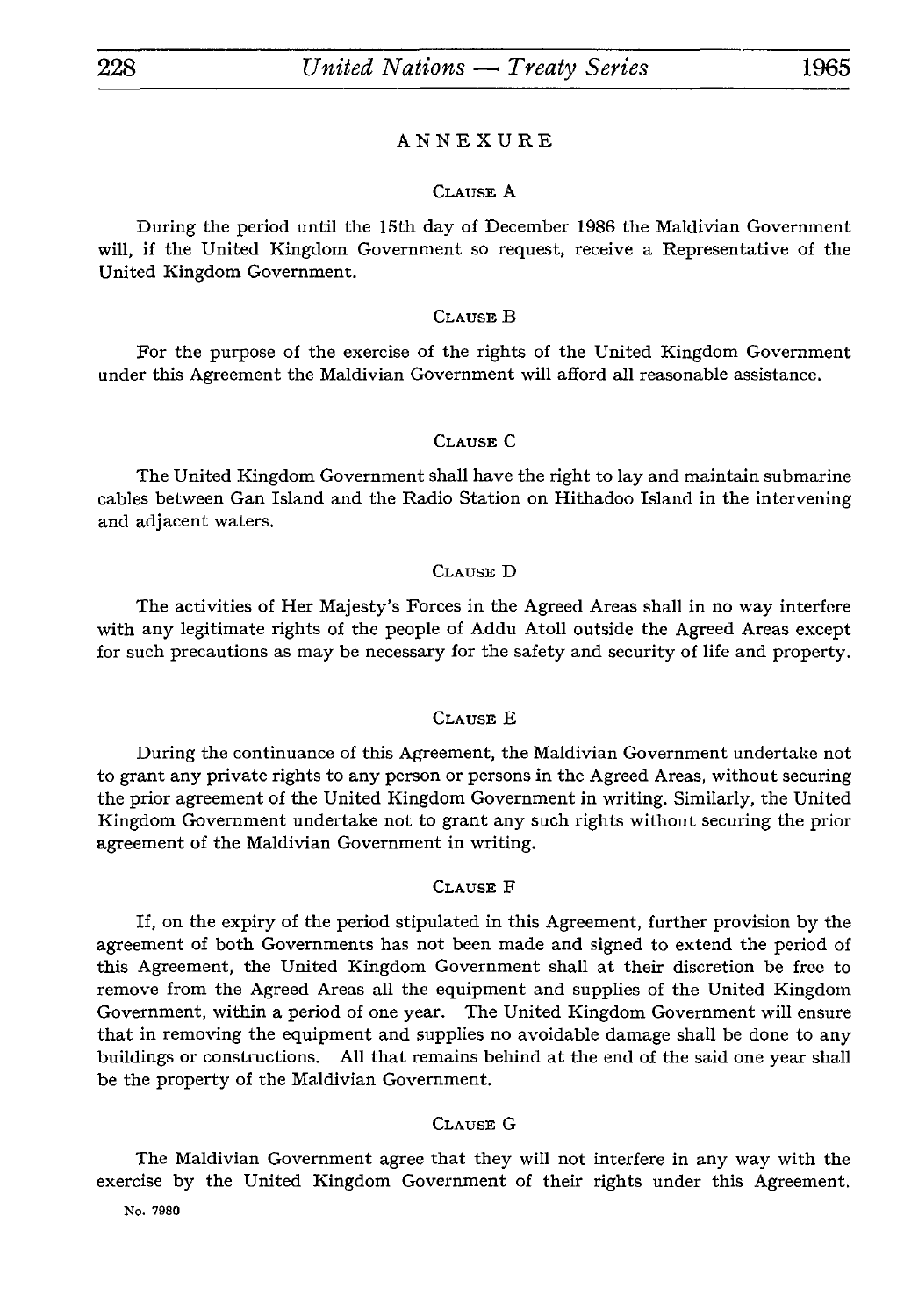Further, the Maldivian Government shall take all reasonable steps to preserve and uphold the rights, powers and authority accorded to the United Kingdom under this Agreement.

#### CLAUSE H

The United Kingdom Government may establish in the Agreed Areas, directly or through authorised Service Organisations, the institutions necessary to provide canteens, messes and facilities for social, recreational and cultural activities, exclusively for members of the British Forces. These institutions and any authorised Service Organisation through which they may be established, their equipment, the services they provide and the goods and commodities they sell, will not be subject to any taxes, duties or other imposts or to any legislative requirements as to the constitution or activities of the institutions or organisation.

#### CLAUSE I

The United Kingdom Government and their contractors and authorised Service Organisations may import into the Agreed Areas of Addu Atoll, free of any taxes, duties or other imposts, goods and commodities required exclusively for the purpose of the construction or operation of the Airfield on Gan Island and Radio Station on Hithadoo Island and for the exclusive use or consumption of members of the British Forces.

#### CLAUSE J

A member of the British Forces in the Maldive Islands in pursuance of this Agree ment shall not be subject to any tax, duty or other impost by the Maldivian Government, either on himself, his income or on his movable property.

#### CLAUSE K

Members of the British Forces shall not be subject to the jurisdiction of the Courts of the Maldive Islands, and the duly authorised Authorities of the United Kingdom shall be entitled to exercise full jurisdiction within the Agreed Areas, over members of the British Forces.

#### CLAUSE L

The United Kingdom Government shall have the right to establish and maintain Postal Services for the exclusive use of the members of the British Forces.

#### CLAUSE M

The United Kingdom Government agree that the use of the Radio Station on Hithadoo shall be restricted to the reception and transmission of messages, signals and communica tions only.

No. 7980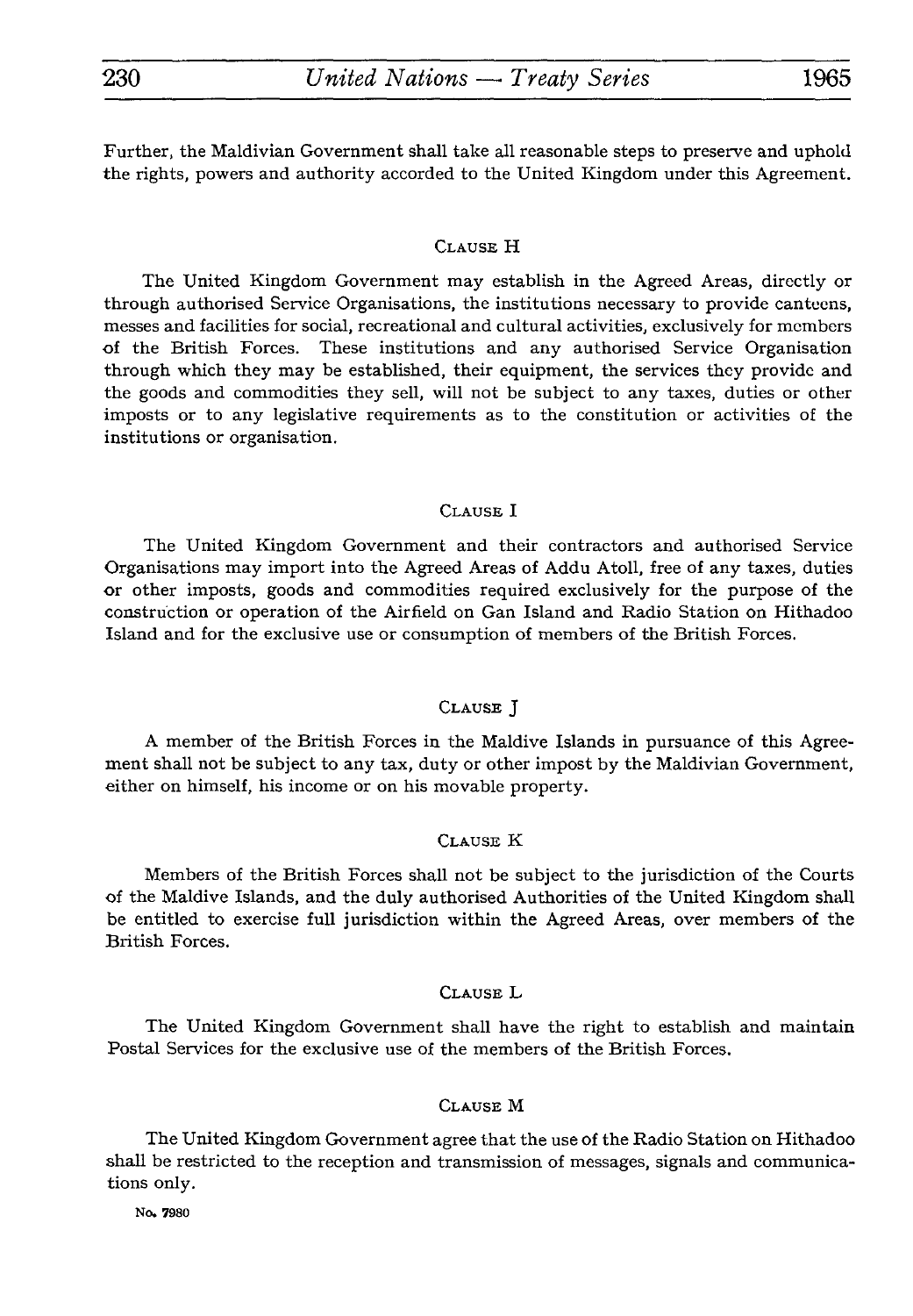### CLAUSE N

The United Kingdom Government undertake not to allow in any way, any item or items of goods, provisions or equipment, all types of arms and ammunition or all types of military equipment which have been imported by the United Kingdom Government to be taken or moved to Maldivian soil outside the Agreed Areas without the prior consent of the Maldivian Government. The United Kingdom Government further agree that all movements of Members of the British Forces (as defined in Clause O of the Annexure of this Agreement) shall be fully restricted to the Agreed Areas, the territorial waters adjacent to the Agreed Areas and the lagoon of Addu Atoll, unless otherwise agreed to by the Maldivian Government. This clause shall not affect any right of passage of vessels in accordance with normal international practice.

### CLAUSE O

In this Agreement and Annexure :

"British Forces" means the personnel of Her Majesty's Sea, Land and Air Forces and accompanying civilian personnel who are employed by or serving with such Forces, directly or through their contractors or authorised Service organisations. This definition also includes the dependents of such military and civilian personnel but excludes all persons who are nationals of or ordinarily resident in the Maldive Islands, or whose presence in the Maldive Islands does not arise from the operation of this Agreement.

"Armed Forces" means any members of armed forces, warships and military aircraft.

"Authorised Service Organisations" means the organisations customarily accom panying the British Forces.

"Agreed Areas" means the whole area of Gan Island in Addu Atoll, and the demarcated 110 acres of Hithadoo Island of the same Atoll.

"Outside the Agreed Areas" means any Maldivian territory outside the Island of Gan in Addu Atoll and the demarcated area on the Island of Hithadoo of the same Atoll.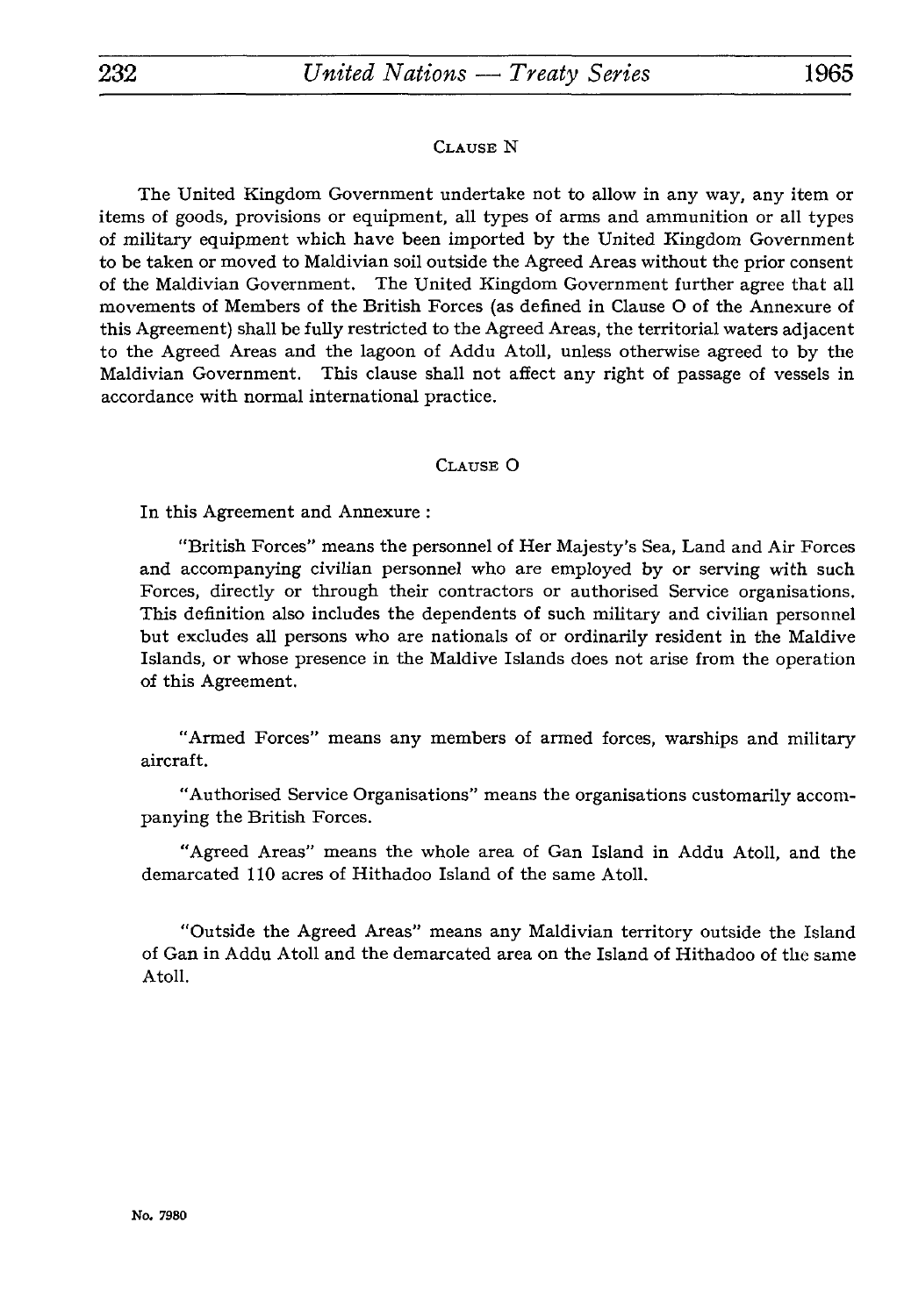## EXCHANGE OF LETTERS

I

## *From the High Commissioner for the United Kingdom in Colombo to the Prime Minister of the Government of the Maldive Islands*

Colombo, 26th July, 1965

Sir,

I refer to Clause N of the Agreement signed today between Her Majesty's Govern ment in the United Kingdom and the Government of the Maldive Islands which restricts the movement of goods, provisions and equipment, arms and ammunition and all types of military equipment and the movement of British Forces in the Maldive Islands without the consent or agreement of the Maldivian Government.

2. The United Kingdom Government requests the Maldivian Government to agree that the presence of members of the British Forces on Maldivian soil outside the Agreed Areas due to accident or involuntary cause shall not be considered to be in breach of the provisions of the said Clause N.

I am, Sir, Your obedient Servant,

Michael WALKER

II

*From the Prime Minister of the Government of the Maldive Islands to the High Commissioner for the United Kingdom in Colombo*

26th July, 1965

Sir,

I have received your letter of today's date reading as follows :

## *[See letter* 7]

I am writing to inform you on behalf of the Government of the Maldive Islands that they give their consent to the request made therein.

I am, Sir, Your obedient Servant,

Ibrahim NASIR

**No. 7980**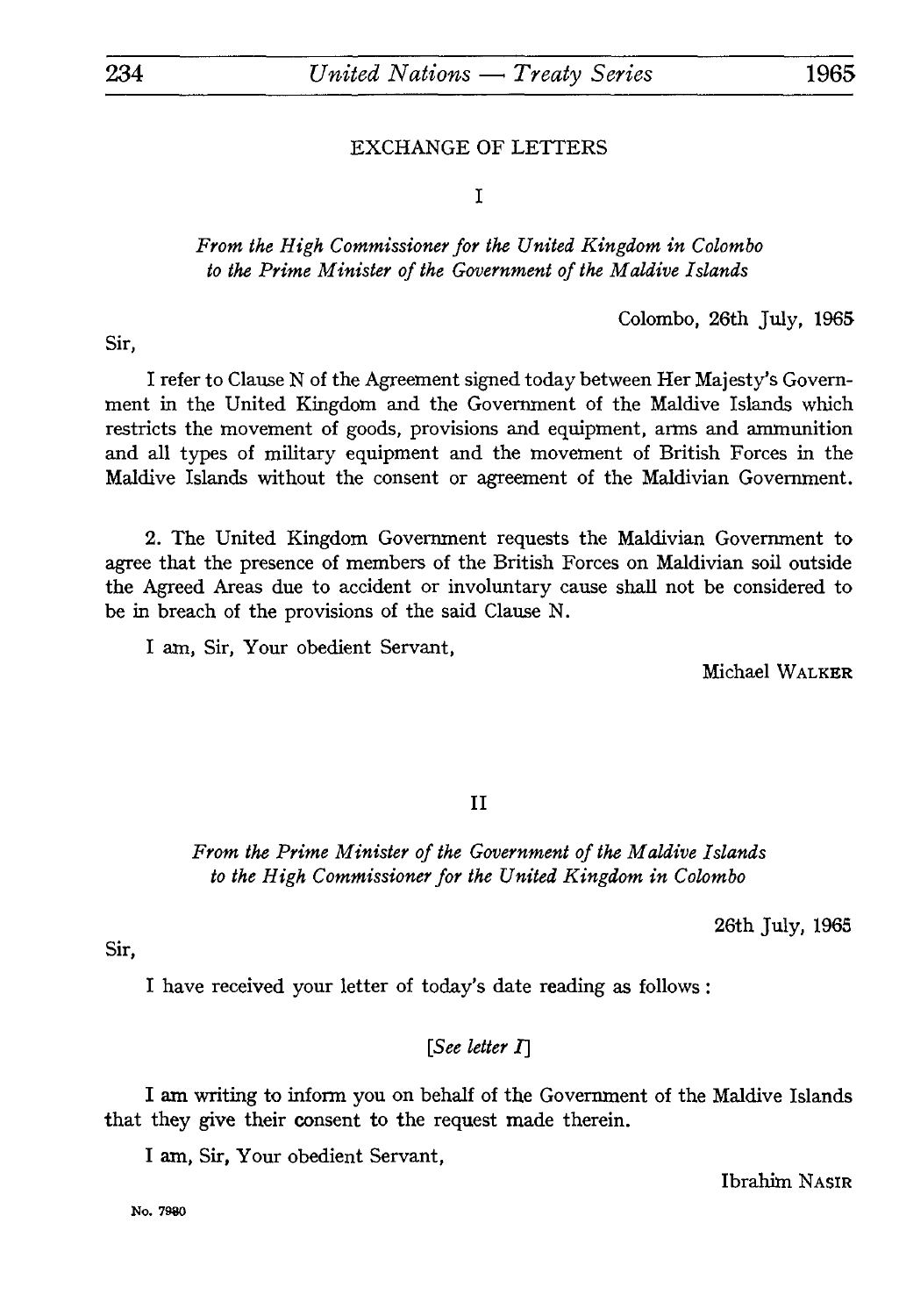III

## *From the High Commissioner for the United Kingdom in Colombo to the Prime Minister of the Government of the Maldive Islands*

Colombo, 26th July, 1965

Sir,

I refer to Clause N of the Agreement signed today between Her Majesty's Govern ment in the United Kingdom and the Government of the Maldive Islands which restricts the movement of goods, provisions and equipment, arms and ammunition and all types of military equipment and the movement of British Forces in the Maldive Islands without the consent or agreement of the Maldivian Government.

2. On the understanding that the Maldivian Government agree that the United Kingdom authorities in the Agreed Areas may supply insecticides and medical goods to Maldivians in Addu Atoll and may sell to Maldivians employed in the Agreed Areas refreshments for consumption by them within the Agreed Areas and may sell goods for removal from the Agreed Areas only to Traders in Addu Atoll nominated from time to time by the Maldivian Government, the United Kingdom Government agree that they will, within one year from the signing of the said Agreement and thereafter, pay the Maldivians employed in the Agreed Areas in cash only.

3. The United Kingdom Government will supply to the Maldivian authorities a copy of an invoice of goods sold to the nominated Traders. They understand that goods so sold to the Traders will be subject to reasonable import duties at rates not in excess of those payable generally in the Maldive Islands. They further understand that the Maldivian Government will collect these duties from the said Traders.

4. I would be grateful if you would confirm that the Maldivian Government agree as mentioned in paragraph 2 above and would confirm the understandings referred to in paragraph 3 above.

I am, Sir, Your obedient Servant,

Michael WALKER